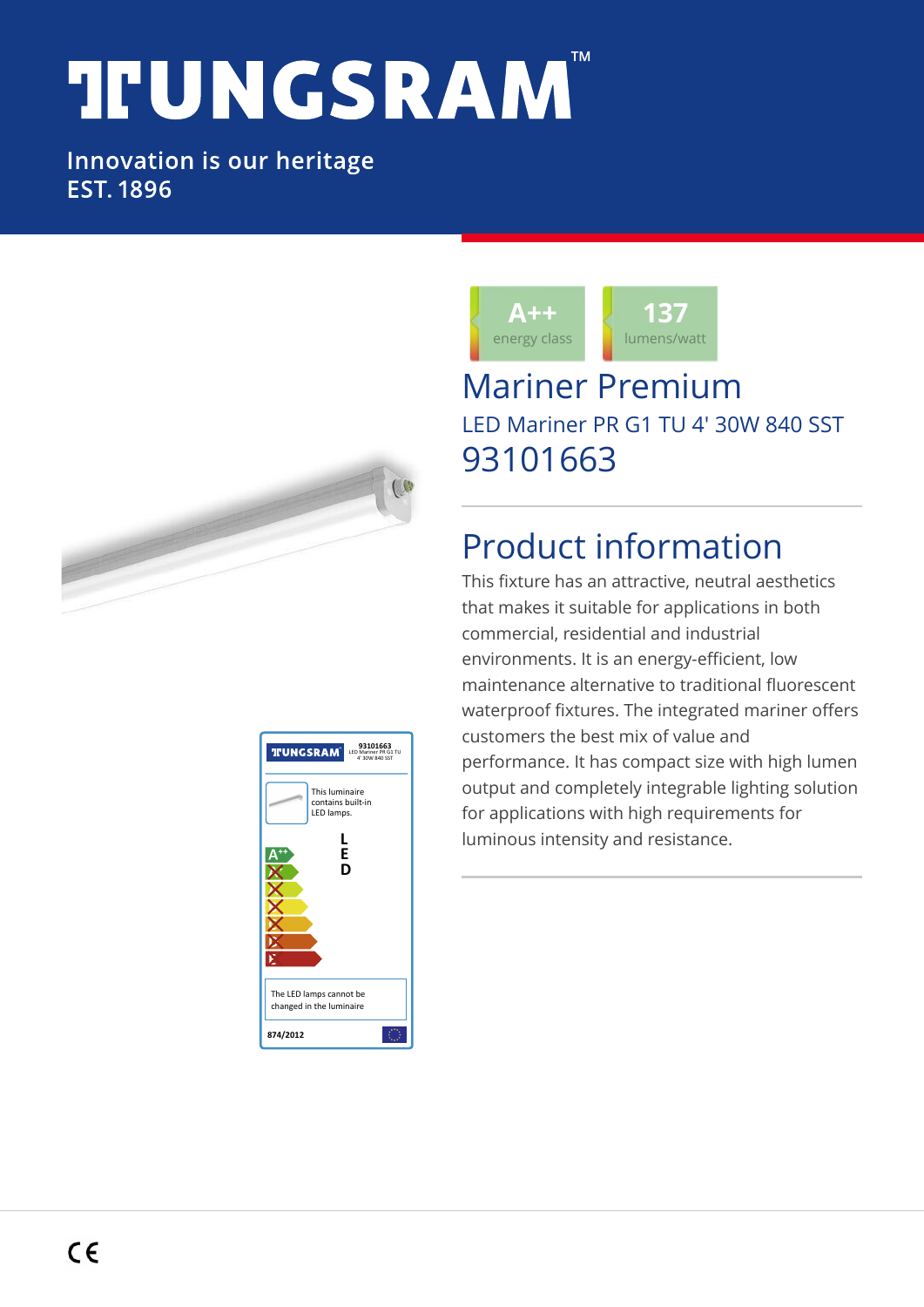#### Product data

| Product code                                             | 93101663                                                                                                   |
|----------------------------------------------------------|------------------------------------------------------------------------------------------------------------|
| Description                                              | LED Mariner PR G1 TU 4' 30W 840 SST                                                                        |
| <b>DIALux description</b>                                | TUNGSRAM - Mariner Premium - 4100lm - 30W -<br>4000K - 80CRI - 93101663[SKU] - Surface<br>/Suspended mount |
| <b>Brand</b>                                             | TUNGSRAM                                                                                                   |
| Product category                                         | Waterproof Mariner Integrated Premium                                                                      |
| Product family                                           | Mariners                                                                                                   |
| Application areas                                        | Warehouse / Industrial / Garage                                                                            |
| <b>DUN Code</b>                                          | 10064894567053                                                                                             |
| Light source                                             | LED                                                                                                        |
| Sensor                                                   | No sensor                                                                                                  |
| <b>Emergency option</b>                                  | No EM                                                                                                      |
| Mounting type                                            | Surface /Suspended mount                                                                                   |
| Weight [kg]                                              | 0,67                                                                                                       |
| Body color                                               | Gray                                                                                                       |
| Product dimensions (Length) x (Width) x (Height)<br>[mm] | 1165 x 66 x 63                                                                                             |
| Operating temperature min [°C]                           | $-20$                                                                                                      |
| Operating temperature max [°C]                           | 40                                                                                                         |
| Rated ambient temperature (tq) [°C]                      | 25                                                                                                         |
| Cooling                                                  | Passive                                                                                                    |
| Certifications                                           | CE, EAC                                                                                                    |
| General warranty [year]                                  | 5                                                                                                          |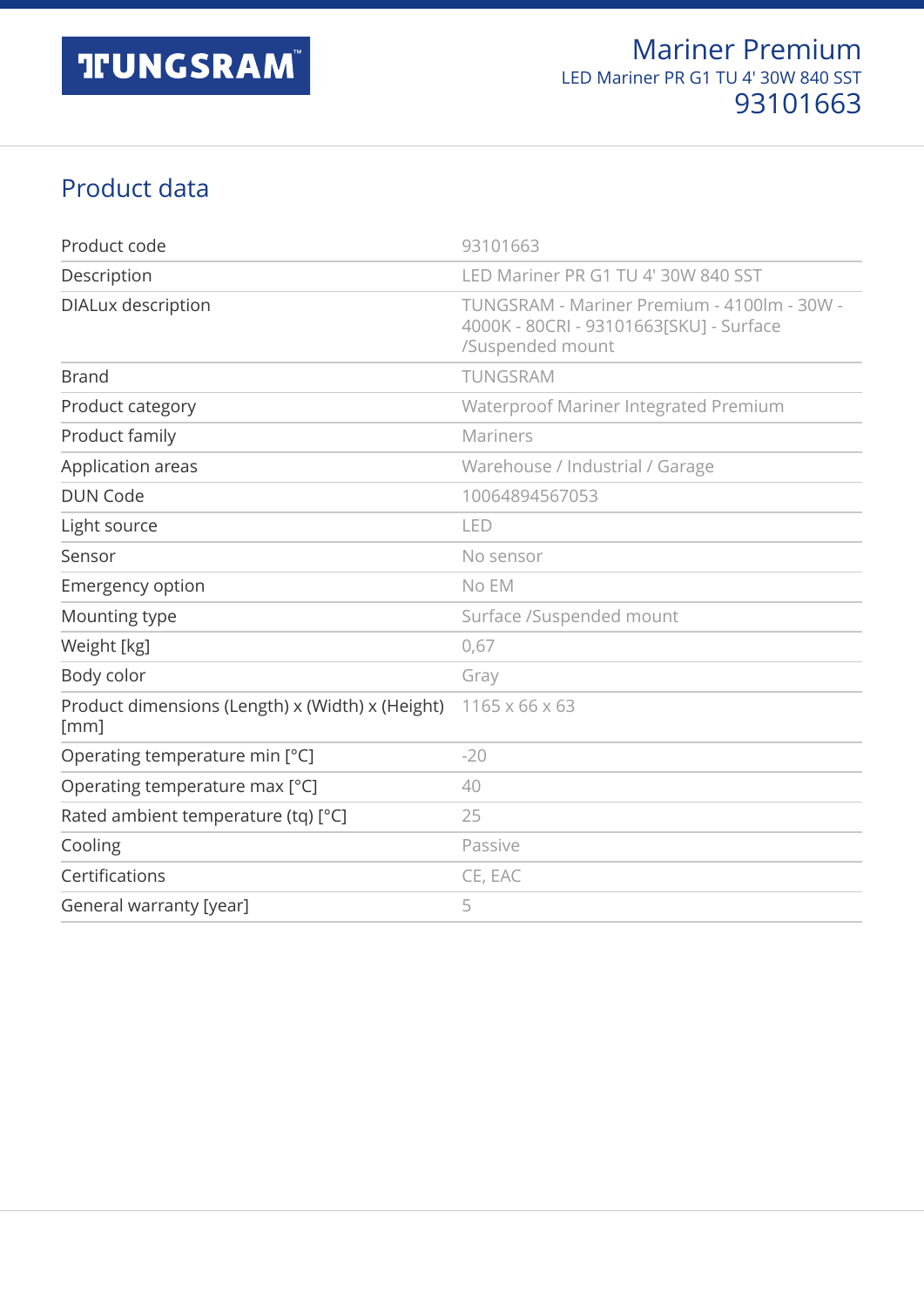#### Performance data

| System power [W]              | 30    |
|-------------------------------|-------|
| Nominal luminous flux [lm]    | 4100  |
| Rated efficacy [lm/W]         | 137   |
| Rated life L70/B50 [h]        | 50000 |
| IP front (optical)            | 65    |
| IP back (electrical)          | 65    |
| IP Rating                     | 65    |
| Impact resistance (IK)        | IK08  |
| Energy efficiency class (EEC) | $A++$ |

#### Photometrical data

| Photometric distribution                        | Wide             |
|-------------------------------------------------|------------------|
| Nominal correlated colour temperature (CCT) [K] | 4000             |
| Colour rendering index (CRI) [Ra]               | $>=80$           |
| Nominal beam angle [°]                          | 125              |
| UGR value (4H8H)                                | 23.1 / 25.3      |
| Colour consistency in MacAdam steps SDCM        | $\leq\!\!\Delta$ |
| Photobioligical risk                            | RG0              |

#### Electrical data

| IEC protection class                    | Class II      |
|-----------------------------------------|---------------|
| Operating voltage [V]                   | 220-240V      |
| Rated frequency or frequency range [Hz] | 50/60Hz       |
| Lamp input current [mA]                 | 143           |
| Nominal lamp power factor               | $>=0.9$       |
| Controllability                         | <b>Static</b> |